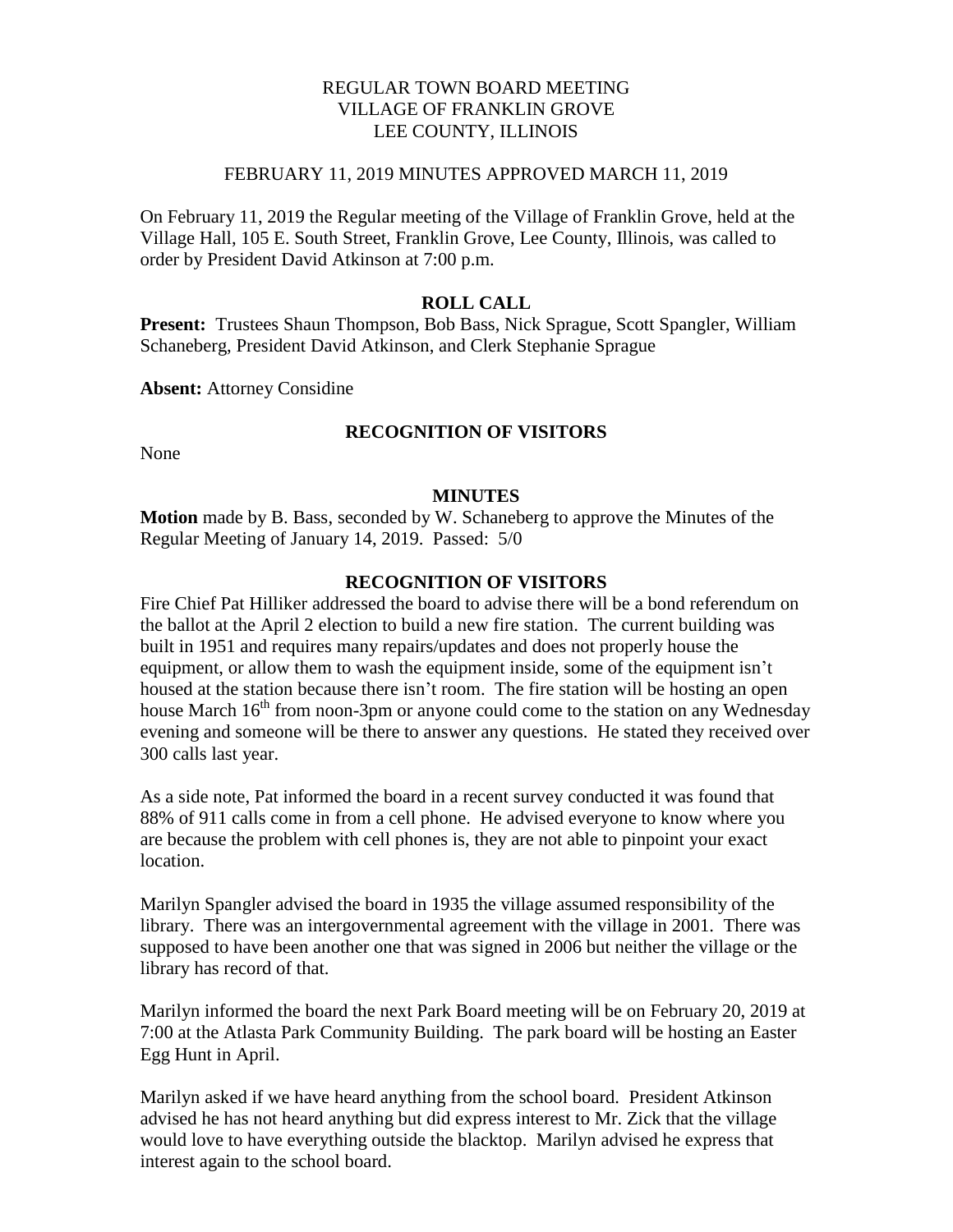## **VILLAGE CLERK'S REPORT**

**Motion** made by N. Sprague, seconded by B. Bass to pay bills, late bills and make necessary transfers. Passed: 5/0

Clerk Sprague advised the board she was contacted by Girl Scouts of Northern Illinois to see about a proclamation to name the week of March  $10<sup>th</sup>$  Girl Scout Week in Franklin Grove. Everyone showed their support of this proclamation to be done at the March 11<sup>th</sup> meeting.

Clerk Sprague advised the board Franklin Grove has not had a representative present at the Lee County All Hazard Mitigation Planning Committee meetings. Andrea Bostwick of the committee indicated the village's continued inclusion in the mitigation plan is in jeopardy if we do not have someone attend. John Nicholson agreed to be our representative if we appointed him. President Atkinson advised to appoint John Nicholson to be our representative.

#### **POLICE REPORT**

Miles on the police car  $-638$ Complaints/Calls for Service – 12 Traffic Stops  $-3$ Traffic Warnings  $-3$ Ordinance Warnings – 2 Assist other  $Agency - 4$ 

## **LEGAL ISSUES (Attorney Considine)**

None

#### C**OMMITTEE REPORTS**

#### **STREETS & ALLEYS**

(N. Sprague Chairman)

Trustee Sprague asked if we have had any luck with getting the agreement signed for the house on N. State St. President Atkinson advised he just needs to change the name on the agreement to reflect the business name. Once the agreement is signed, he has 30 days to take it down, so President Atkinson is waiting for the weather to get better before getting the agreement signed to have the 30 days to begin.

#### **WATER & SEWER**

Ron Miller advised the board the new meter came in but he advised Clerk Sprague not to pay the bill yet because they are having problems with one setting on the meter. New pump arrived but not installed

Ron advised there will be 5 people effected by the box culvert replacement on Rt 38.